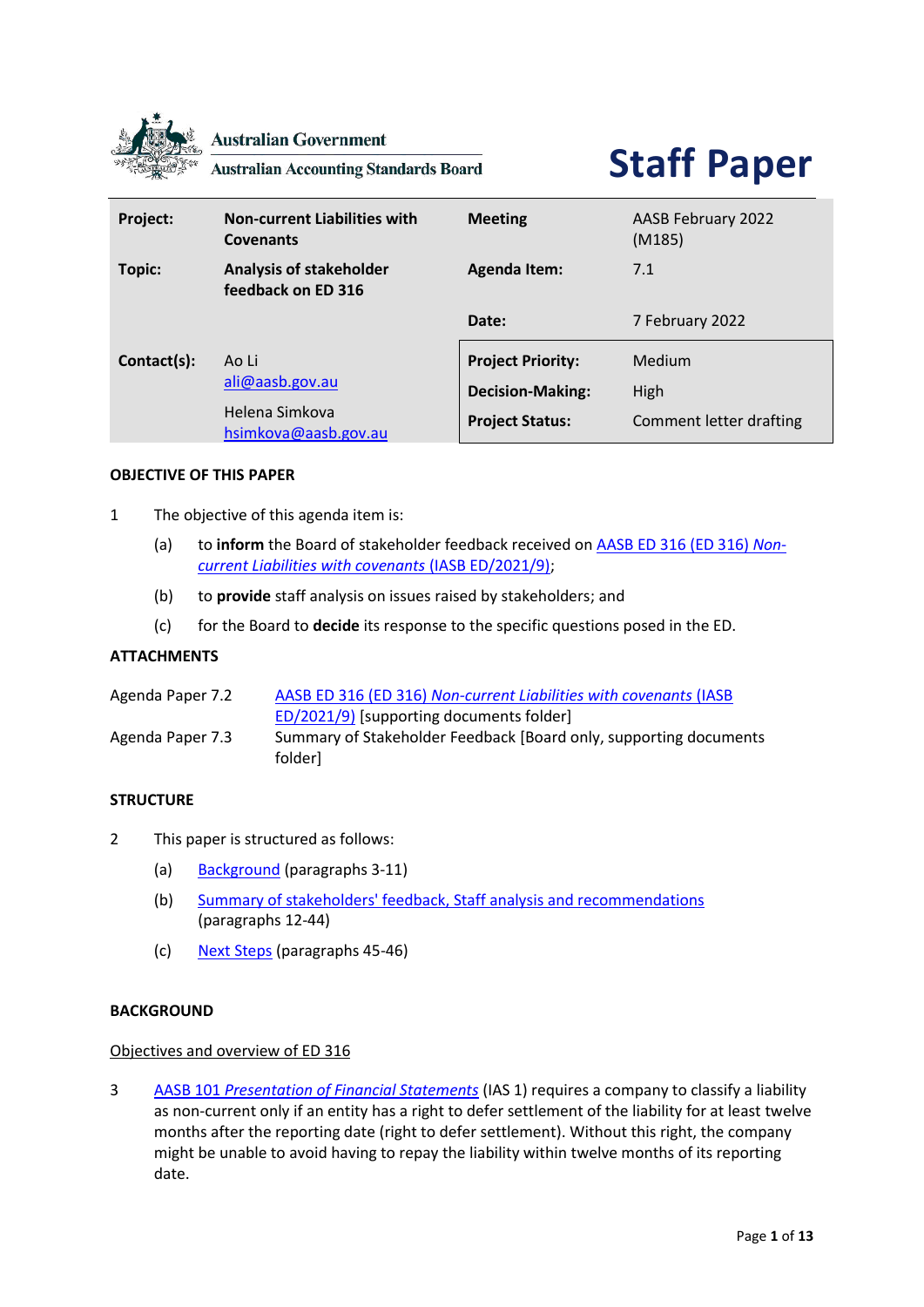- 4 In January 2020, the IASB issued IAS 1 amendments *[Classification of Liabilities as Current or](https://aasb.gov.au/admin/file/content105/c9/AASB_2020-1_03-20.pdf)  [Non-current](https://aasb.gov.au/admin/file/content105/c9/AASB_2020-1_03-20.pdf)* (AASB 2020-1). The 2020 amendments clarified how a company assesses whether it has the right to defer settlement of liability when that right is subject to compliance with specified conditions (often referred to as 'covenants') within twelve months after the reporting date. The IFRS Interpretations Committee (IFRS IC) further concluded that, applying the 2020 amendments, an entity could not classify a liability as non-current when it did not comply with covenants based on its circumstances at the reporting date, even though compliance was required only within twelve months after the reporting period. The 2020 amendments are effective for annual reporting periods beginning on or after 1 January 2023.
- <span id="page-1-0"></span>5 Stakeholders raised concerns about the tentative agenda decision and noted that the requirements do not consider specific conditions negotiated to reflect an entity's circumstances, such as the seasonality of the business or the entity's future performance.
- 6 To address stakeholders' concerns, ED 316 proposes to amend AASB 101 to specify that conditions a company must comply with within twelve months after the reporting date do not affect the classification of a liability as current or non-current at the reporting date. Instead, a company is required to:
	- (a) present non-current liabilities which are subject to compliance with specific conditions separately in its balance sheet;
	- (b) disclose information in the notes about the conditions it must comply with (e.g. nature and date);
	- (c) disclose whether the entity would have complied with the conditions based on its circumstances at the end of the reporting period; and
	- (d) disclose whether and how the entity expects to comply with the conditions after the end of the reporting period.
- 7 ED 316 also proposes to clarify that a company does not have a right to defer settlement and thus would classify a liability as current – when the liability could become repayable within twelve months:
	- (a) at the discretion of the counterparty or a third party for example, when the lender can call a loan at any time without cause; or
	- (b) if an uncertain future event or outcome occurs and its occurrence is unaffected by the company's future actions – for example, when the liability is a financial guarantee or insurance contract.
- 8 ED 316 also proposes to defer the effective date of the 2020 amendments to no earlier than 1 January 2024. Companies would therefore not be required to change their assessment of the classification of liabilities before the proposed amendments are in effect.

## Respondents to ED 316

9 The comment period for ED 316 to AASB closed on 3 February 2022. The comment period to IASB closes on 21 March 2022. To date, the AASB has not received any comment letter.

## Outreach activities on ED 316

- 10 Staff undertook various outreach activities on the matters raised on ED 316, including:
	- 16December 2021 AASB's Disclosure Initiative Project Advisory Panel (DI PAP). Six DI PAP members provided feedback to AASB staff;
	- 13 January 2022 meeting with a representative from the Australian Institute of Company Directors (AICD);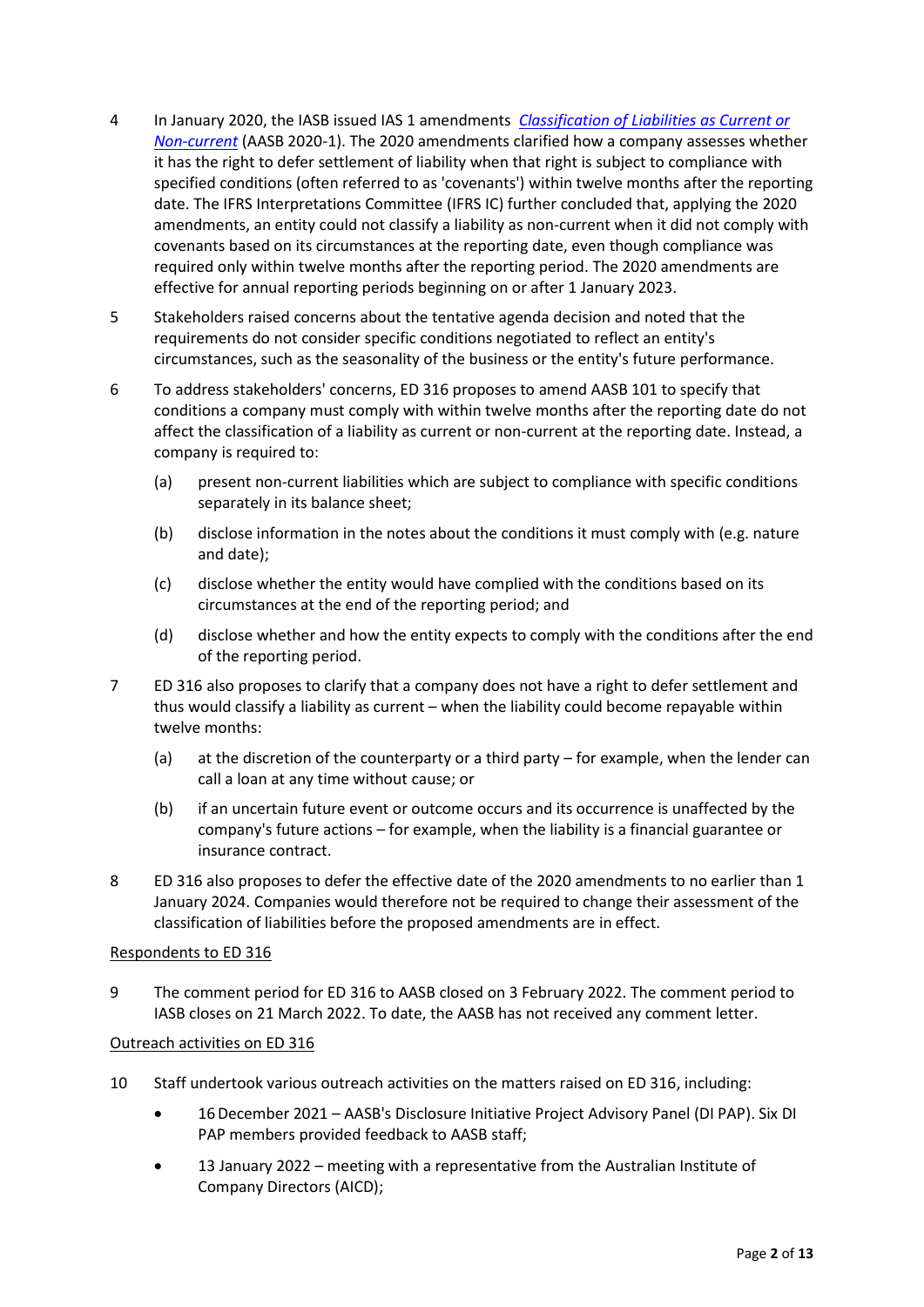- 25 January 2022 meeting with representatives from two professional bodies;
- 3 February 2022 AASB staff attended a joint meeting organised by CAANZ and CPA Australia to obtain their members' views. Six members, including four auditors and two preparers, provided feedback on ED 316; and
- other targeted consultations. One individual stakeholder [preparer] provided feedback to AASB staff.

Summary of stakeholders' feedback is provided in Agenda Paper 7.3 (Supplementary folder).

<span id="page-2-0"></span>11 Staff have considered all feedback received in the staff analysis below.

# <span id="page-2-1"></span>**Staff analysis and recommendations**

<span id="page-2-2"></span>12 ED 316 contains three questions:

# **Question 1—Classification and disclosure (paragraphs 72B and 76ZA(b))**

The Board proposes to require that, for the purposes of applying paragraph 69(d) of IAS 1, specified conditions with which an entity must comply within twelve months after the reporting period have no effect on whether an entity has, at the end of the reporting period, a right to defer settlement of a liability for at least twelve months after the reporting period. Such conditions would therefore have no effect on the classification of a liability as current or non-current. Instead, when an entity classifies a liability subject to such conditions as non-current, it would be required to disclose information in the notes that enables users of financial statements to assess the risk that the liability could become repayable within twelve months, including:

- (a) the conditions (including, for example, their nature and the date on which the entity must comply with them);
- (b) whether the entity would have complied with the conditions based on its circumstances at the end of the reporting period; and
- (c) whether and how the entity expects to comply with the conditions after the end of the reporting period. Paragraphs BC15–BC17 and BC23–BC26 of the Basis for Conclusions explain the Board's rationale for this proposal.

Do you agree with this proposal? Why or why not? If you disagree with the proposal, please explain what you suggest instead and why.

# *Related proposals in ED 316*

In relation to Question 1, ED316 proposed the following amendments to AASB 101:

- 72B An entity's right to defer settlement of a liability for at least twelve months after the reporting period may be subject to the entity complying with specified conditions (often referred to as 'covenants'). For the purposes of applying paragraph 69(d), such conditions:
	- (a) affect whether that right exists at the end of the reporting period—as illustrated in paragraphs 74–75—if an entity is required to comply with the condition on or before the end of the reporting period. This is the case even if compliance with the condition is assessed only after the reporting period (for example, a condition based on the entity's financial position as of the end of the reporting period but assessed for compliance only after the reporting period).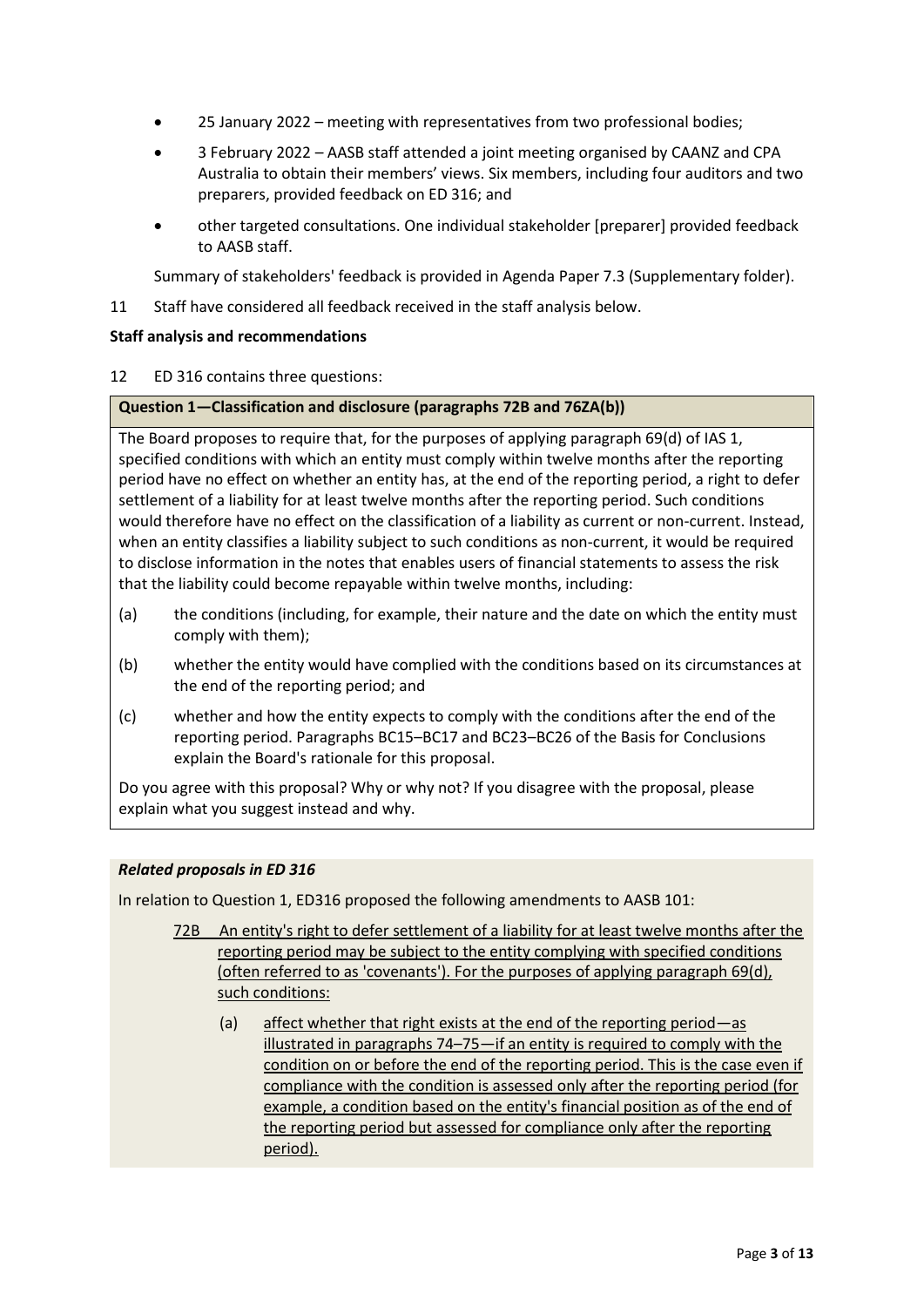## *Related proposals in ED 316*

- (b) do not affect whether that right exists at the end of the reporting period if an entity is required to comply with the condition only within twelve months after the reporting period (for example, a condition based on the entity's financial position six months after the end of the reporting period).
- 76ZA When an entity classifies liabilities subject to the conditions described in paragraph 72B(b) as non-current, the entity shall:
	- (a) present such liabilities separately in its statement of financial position. The entity shall use a description that indicates that the non-current classification is subject to compliance with conditions within twelve months after the reporting period.
	- (b) disclose information in the notes that enables users of financial statements to assess the risk that the liability could become repayable within twelve months, including:
		- (i) the conditions with which the entity is required to comply (including, for example, their nature and the date on which the entity must comply with them);
		- (ii) whether the entity would have complied with the conditions based on its circumstances at the end of the reporting period; and
		- (iii) whether and how the entity expects to comply with the conditions after the end of the reporting period.

## Summary of stakeholder feedback

- <span id="page-3-0"></span>13 All of the stakeholders participating in the outreach supported the proposal that compliance with debt covenants within twelve months after the reporting date should not affect the classification of a liability as current or non-current at the reporting date.
- 14 Stakeholders generally supported the intention to enhance disclosures about covenants. However, five stakeholders<sup>1</sup> raised concerns about the feasibility of the proposed disclosure requirements and requested further implementation guidance. Two stakeholders suggested that further guidance is required to clarify the aggregation (and disaggregation) principles for disclosing the compliance conditions. Nine stakeholders <sup>2</sup> also raised concerns about the limited usefulness of the information (e.g. entities might have already disclosed sufficient information for users to assess the liquidation risk in other documents), possible confidentiality, high level of judgement required, and undue effort for entities to disclose the required information in paragraph 76ZA(b)(iii).

## Staff analysis and recommendations

# *Clarification for the right to defer settlement* (paragraphs 72A-72B)

- 15 Consistent with the stakeholder feedback (paragraph [13\)](#page-3-0), staff support the proposed clarification in ED 316 that covenants with which a company must comply within twelve months after the reporting date do not affect the classification of a liability as current or noncurrent at that date.
- 16 Staff consider that this clarification would address many stakeholders' concerns about the 2020 amendments and the IFRS IC's tentative agenda decision (see paragrap[h 5](#page-1-0) above). In

<sup>1</sup> Two preparers, regulator, auditor and two professional bodies.

<sup>2</sup> Two preparers, five auditors and two professional bodies.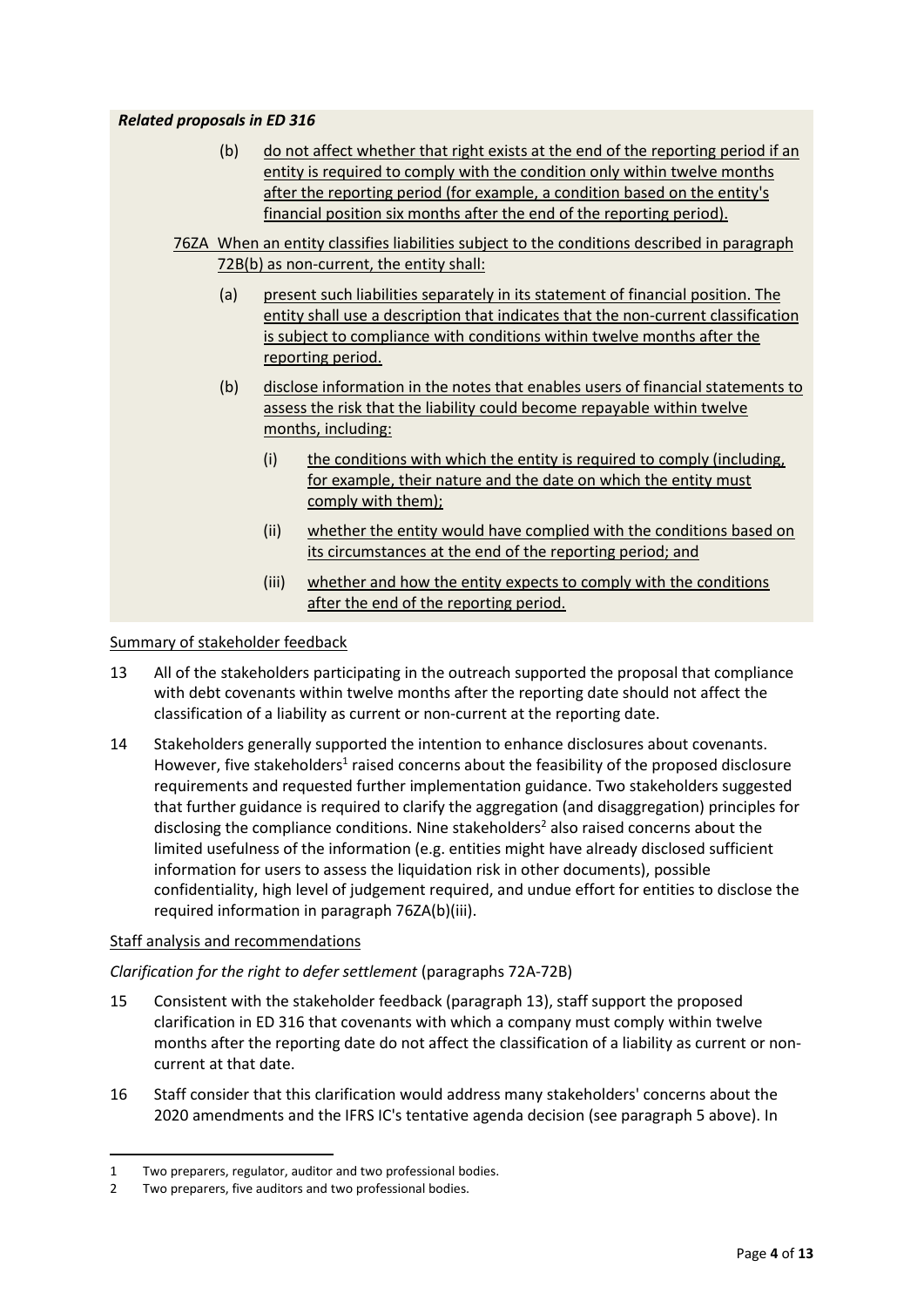addition, staff consider that the amendment would provide more faithful representation when the lender has no contractual right to demand repayment and the borrower has no contractual obligation to settle the liability within twelve months after the reporting date.

## *Proposed disclosure requirements* (paragraph 76ZA)

- 17 The proposals in paragraph 76ZA(a) require entities to present separately in the statement of financial position a non-current debt that is subject to compliance with specified conditions within twelve months after the reporting period (i.e. debts with covenants that would be classified as non-current under the ED 316 proposal). Staff agree with the IASB's view [\(paragraphs BC9-BC11\)](https://aasb.gov.au/admin/file/content105/c9/ACCED316_12-21.pdf) that the binary model that classifies liabilities as 'current' or 'noncurrent' alone is insufficient to meet users' information needs. Under this model, the uncertainty created by the conditionality is not apparent to users of financial statements. Therefore, staff support IASB's initiative to enhance disclosure about debts with covenants.
- 18 However, consistent with stakeholders' view, staff are concerned that the proposed disclosure requirements in paragraph 76ZA(b)(i) could be challenging to implement. Paragraph 76ZA(b)(i) requires entities to disclose in the notes to financial statements the conditions with which the entity is required to comply. A liability may be subject to compliance with numerous conditions. Staff acknowledge stakeholders' concerns that it is unclear how the disclosures could be aggregated to avoid voluminous disclosures and support stakeholders' view that further guidance is needed. Staff, therefore, suggest the Board recommends that the IASB considers developing additional guidance clarifying the aggregation criteria (e.g. identifying similar economic characteristics of the debt conditions) to support entities when preparing the required disclosure in paragraph 76ZA(b)(i).
- 19 Staff support the proposed disclosure in paragraph 76ZA(b)(ii), which requires entities to disclose their compliance with the conditions at the reporting date. Staff agree with IASB's view that this information would help users of financial statements assess the risk that a liability classified as non-current could become repayable within twelve months.<sup>3</sup>
- 20 Staff consider that the proposed disclosure in paragraph 76ZA(b)(iii), whether and how the entities expect to meet the conditions after the reporting period, is a logical extension for paragraph 76ZA(ii). Such information would be particularly useful for assessing the risk that a non-current liability that does not comply with the specified conditions at the end of the reporting period would become repayable. Entities would have the opportunity to explain how they made the classification assessment and how they expect to manage the risk in the next twelve months.
- 21 However, paragraph 76ZA(b)(iii) may result in boilerplate disclosures with limited added value if the non-current debts comply with the specified conditions at the end of the reporting period. Users should already have access to sufficient financial and non-financial information, enabling them to assess the entities' overall liquidity risk (e.g. disclosures about liquidity risks required by IFRS 7 *Financial Instruments: Disclosure*) and forward-looking information (e.g. in management commentary or other market guidance, which covers forward-looking information about risks and financial position). Therefore, staff suggest the Board recommends that the IASB considers amending paragraph 76ZA(iii) as below:

<sup>3</sup> Paragraph BC23, ED 316. The Board proposes to require an entity to disclose information about conditions with which it must comply within twelve months after the reporting period and to which its right to defer settlement of a liability is subject. The Board concluded that this information would help users of financial statements understand the nature of the conditions and assess the risk that a liability classified as non-current could become repayable within twelve months.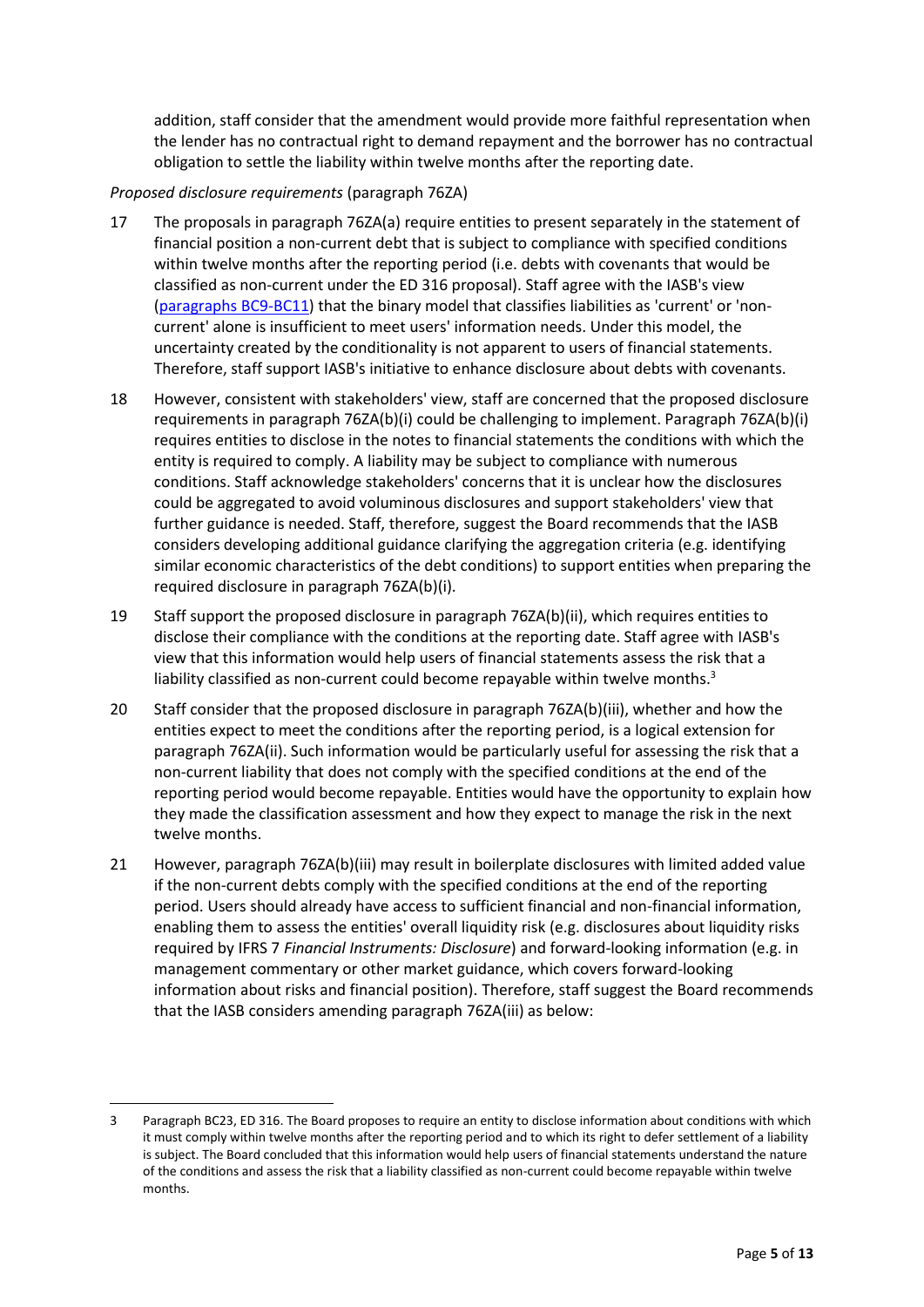76ZA…

- (iii) whether and how the entity expects to comply with the conditions after the end of the reporting period, if the entity would have not complied with the conditions based on its circumstances at the end of the reporting period.
- 22 Staff also suggest that the IASB considers the interaction between the proposals in ED 316 and those in PFS project, IFRS 7 and Management Commentary to ensure consistent principles are applied in standard-setting and to avoid repetitive requirements.<sup>4</sup>
- 23 Staff acknowledge stakeholders' concerns for the potentially high level of judgement required to prepare disclosures required by paragraph 76ZA(b)(iii). However, staff do not consider that IASB should develop further guidance or requirements to specify how an entity assesses whether it would comply with the covenants at a future date, as it would add complexity to the Standard and move further away from the principle-based nature of IFRS Standards. Thus, staff do not recommend suggesting any amendments to ED 316 for this issue.
- 24 Staff also acknowledge stakeholders' comments that disclosure required by paragraph 76ZA(b)(iii) would involve forward-looking information. Entities could be hesitant to disclose details as they could be commercially sensitive or the information could be challenging for auditors to express an assurance. <sup>5</sup> While commercial sensitivity could affect the disclosure, staff expect entities should be able to provide users with the information they need without disclosing information that may be commercially sensitive.<sup>6</sup> Therefore, staff do not recommend suggesting any amendments to the proposals in ED 316.
- 25 Some stakeholders also raised concerns that the information required by paragraph 76ZA(b)(iii) may not be readily available and, therefore, would represent an undue burden for some entities.
- <span id="page-5-0"></span>26 Some staff have highlighted the following for Board consideration. To address the concerns about undue costs, the IASB could develop cost relief for paragraph 76ZA(b)(iii). Staff noted that as part of the Primary Financial Statements (PFS) project, the IASB is evaluating whether to provide cost relief for general disclosure requirements. 7 Staff also noted that, in IFRS 9 *Financial Instruments*, entities are required to consider reasonable and supportable information that is available without undue cost or effort in determining expected credit losses and significant changes in credit risk. Therefore, the IASB could consider developing cost relief similar to PFS and IFRS 9, to improve the feasibility of the proposed disclosure. However, staff have mixed views in respect of this recommendation. Some staff do not expect the cost of implementation of paragraph 76ZA(b)(iii) to be onerous, as entities should have access to

<sup>4</sup> For example, paragraph 76ZA(b)(ii) and (iii) in ED 316 may overlap with some already existing requirements. [Paragraph 39 of IFRS 7](https://www.aasb.gov.au/admin/file/content105/c9/AASB7_08-15_COMPsep20_07-21.pdf) requires entities to disclose information that enables users to evaluate the nature and extent of liquidity risks arising from financial instruments to which the entity is exposed at the end of the reporting period and how the entities manage the risks.

<sup>5</sup> For example, some covenants may include a change in key management personnel (KMP) clause. In this case, the entities would be required to estimate the probability of KMP's retention in assessing its compliance with covenants. Such information could be confidential and difficult to audit due to its subjectivity.

<sup>6</sup> Concerns over disclosing commercially sensitive information was also identified in other IASB projects, including the Goodwill and Impairment project. The AASB Board supported the IASB's view in its *[Discussion Paper Business](https://www.ifrs.org/content/dam/ifrs/project/goodwill-and-impairment/goodwill-and-impairment-dp-march-2020.pdf)  Combinations–[Disclosures, Goodwill and Impairment](https://www.ifrs.org/content/dam/ifrs/project/goodwill-and-impairment/goodwill-and-impairment-dp-march-2020.pdf)* that entities may be able to provide useful information in a way that limits the disclosure of commercially sensitive information and concerns over commercial sensitivity are not a sufficient reason to prevent disclosure of information that investors need (paragraphs 2.27-2.28). See AASB staff analysis i[n Agenda paper 4.1, M177](https://www.aasb.gov.au/admin/file/content102/c3/4.1_SP_GoodwillImpairment_M177_PP.pdf) (page 10).

<sup>7</sup> The IASB has not made any decision for this topic and will discuss it again at a future meeting. See IASB agenda paper 21D (September 2021) – [Principles of aggregation and disaggregation and their application in the primary financial](https://www.ifrs.org/content/dam/ifrs/meetings/2021/september/iasb/ap21d-pfs-principles-of-aggregation-and-their-application-in-the-primary-financial-statements-and-the-notes.pdf)  [statements and notes.](https://www.ifrs.org/content/dam/ifrs/meetings/2021/september/iasb/ap21d-pfs-principles-of-aggregation-and-their-application-in-the-primary-financial-statements-and-the-notes.pdf)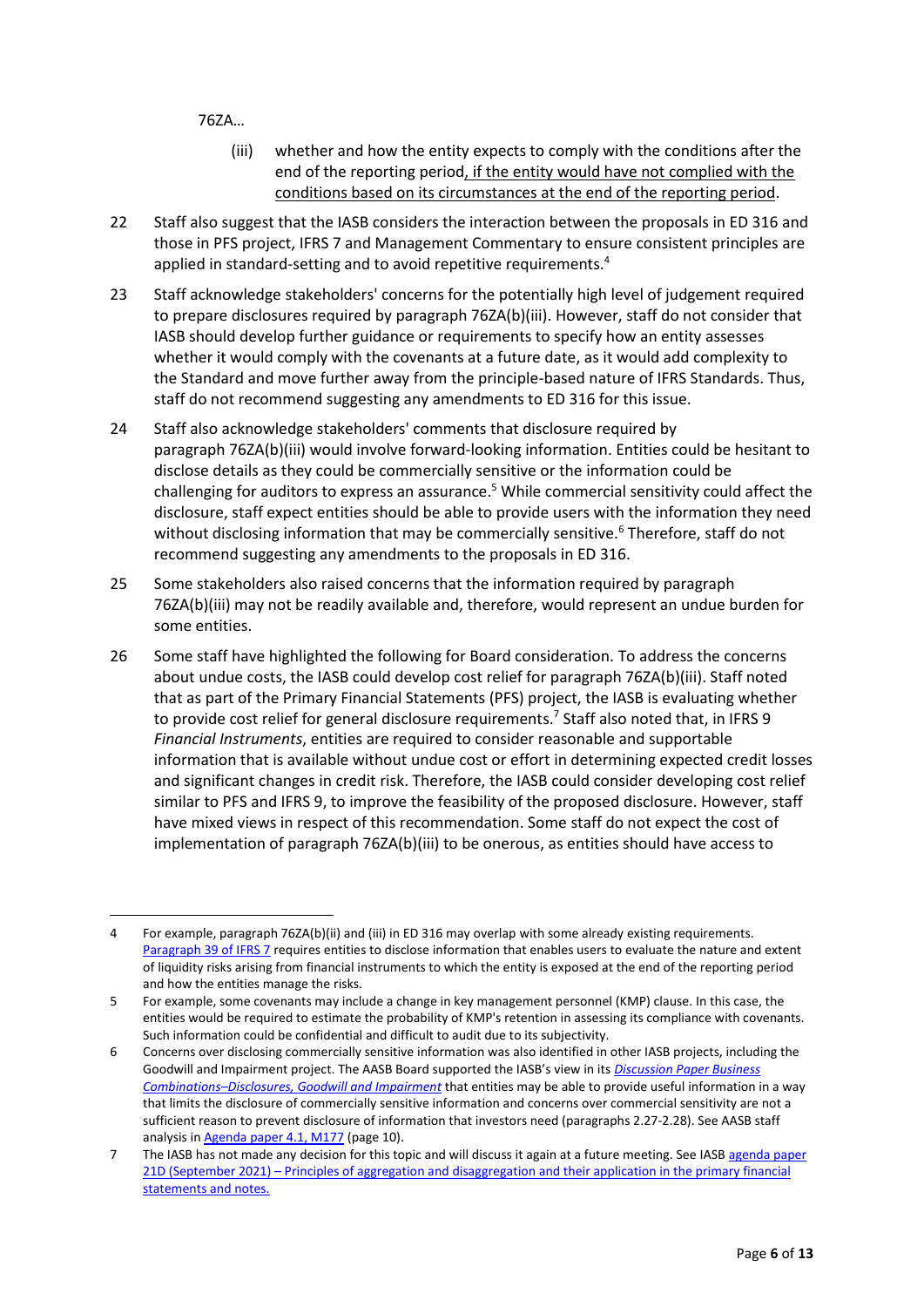sufficient information from their existing risk management practice because covenants compliance management should be part of the embedded in the planning process.

- <span id="page-6-1"></span><span id="page-6-0"></span>27 **Recommendation**: staff recommend that the comment letter to IASB should:
	- (a) **agree** with the proposed clarification that covenants, with which an entity must comply within twelve months after the reporting date, have no effect on whether an entity has, at the end of the reporting period, a right to defer settlement of a liability for at least twelve months after the reporting period;
	- (b) **agree** with the proposal to disclose in the notes the conditions (paragraph 76ZA(b)(i)) and **suggest** that the IASB develops a guide, for example, aggregation criteria to identify similar economic characteristics for specified conditions, to support entities when preparing the disclosure required in paragraph 76ZA(b)(i);
	- (c) **agree** with the requirements proposed in paragraph 76ZA(b)(ii) which requires entities to disclose whether the entity would have complied with the conditions based on its circumstances at the end of the reporting period;
	- (d) **agree with** the requirements proposed in paragraph 76ZA(b)(iii), which requires entities to disclose whether the entity expects and how it expects to comply with the conditions after the end of the reporting period, but
		- (i) **suggest** that this disclosure is required only if the entity would have not complied with the specified conditions based on its circumstances at the end of the reporting period;
		- (ii) **suggest** that the IASB considers the interaction between the proposals in ED 316 with the PFS project, IFRS 7 and Management Commentary to ensure consistent principles are applied in standard-setting and avoid duplicative requirements; and
		- (iii) **suggest** that, if the IASB progress with the proposal, the IASB should consider whether developing cost relief for the proposed disclosure requirements in paragraph 76ZA(b)(iii) is necessary. 8

## **Question 1 for Board members:**

Do Board members agree with the staff analysis and staff recommendation in paragraphs [27](#page-6-0)[\(a\)-](#page-6-1)(d)? If not, how do Board members wish to respond to Question 1 of the ED?

## **Question 2—Presentation (paragraph 76ZA(a))**

The Board proposes to require an entity to present separately, in its statement of financial position, liabilities classified as non-current for which the entity's right to defer settlement for at least twelve months after the reporting period is subject to compliance with specified conditions within twelve months after the reporting period.

Paragraphs BC21–BC22 of the Basis for Conclusions explain the Board's rationale for this proposal.

Do you agree with this proposal? Why or why not? If you disagree with the proposal, do you agree with either alternative considered by the Board (see paragraph BC22)? Please explain what you suggest instead and why.

<sup>8</sup> Staff have mixed views on the suggestion for IASB to develop cost relief for the proposed disclosure requirements in paragraph 76ZA(b)(iii). See discussion in paragrap[h 26.](#page-5-0)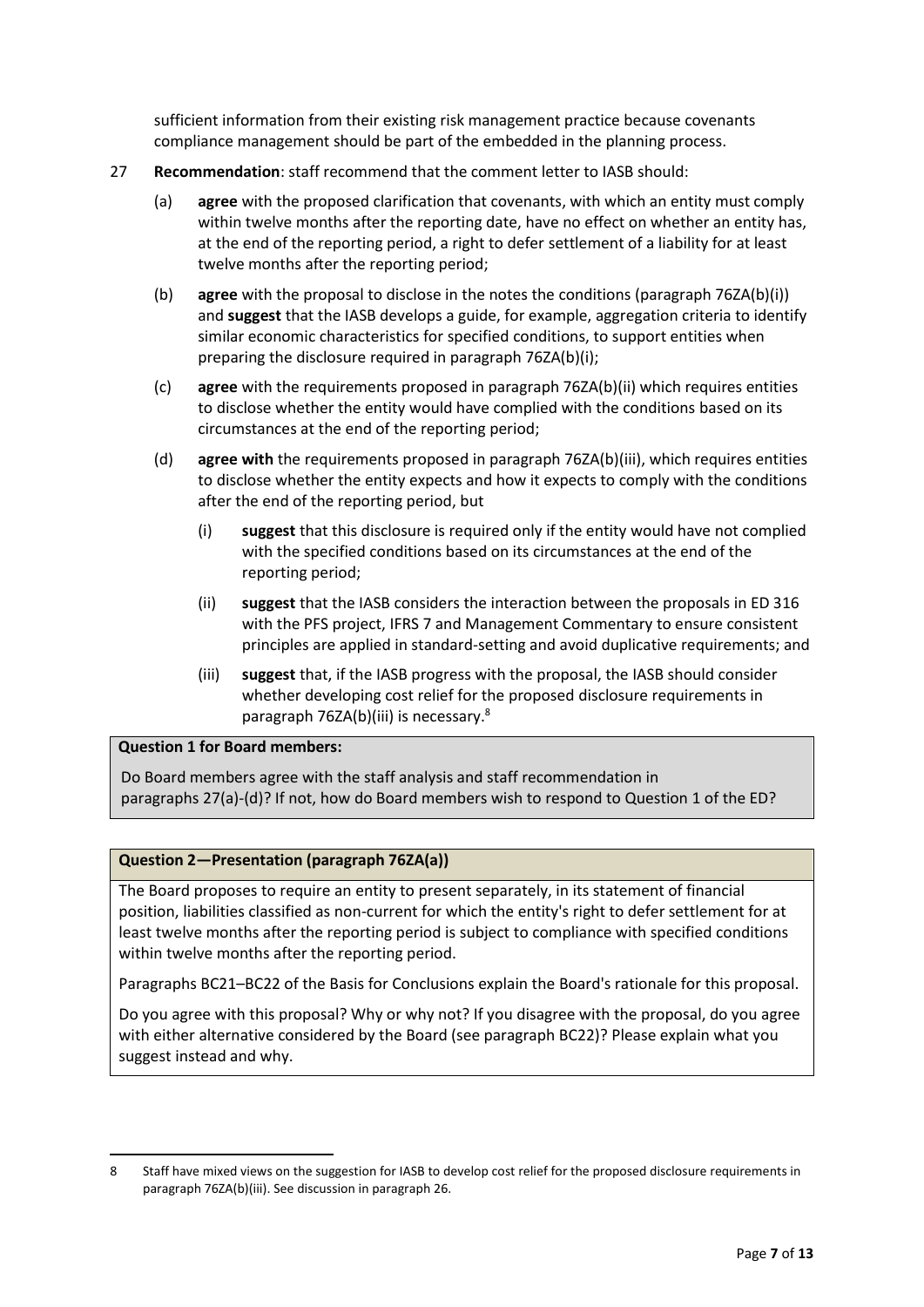# *Related proposals in ED 316*

In relation to Question 2, ED316 proposed the following amendments to AASB 101:

- 76ZA When an entity classifies liabilities subject to the conditions described in paragraph 72B(b) as non-current, the entity shall:
	- (a) present such liabilities separately in its statement of financial position. The entity shall use a description that indicates that the non-current classification is subject to compliance with conditions within twelve months after the reporting period.

#### Summary of stakeholder feedback

…

- 28 Stakeholders had mixed views on the proposal in relation to the proposal in paragraph 76ZA(a). Stakeholders who agreed with the proposals considered the cost of implementation would not be significant. One stakeholder [preparer] indicated they have the required information readily available.<sup>9</sup>
- <span id="page-7-0"></span>29 Four stakeholders [auditor, preparer and professional bodies] considered the proposed separate presentation unnecessary. IAS 1 already requires disaggregation in the statement of financial position when it is relevant to an understanding of an entity's financial position.<sup>10</sup> Three stakeholders [auditors and professional bodies] commented that paragraph 76ZA(a) appears to be too prescriptive, which does not necessarily align with the principle-based accounting standards that IASB has pursued in other recent projects (e.g. PFS). Four stakeholders [auditors and a preparer] prefers to disclose information on liabilities with covenants in the notes to financial statements rather than on the face of the financial statements.
- 30 Another stakeholder [auditor] who disagreed with the proposals commented that accounting standards should not create a rule where one type of contingency is highlighted in the statement of financial position while ignoring others. Contingency is a feature of all balance sheet items, for example, the amount and timing of a receivable might be contingent on the debtor refinancing its arrangements, classification of an item of PPE might be contingent on mechanic's findings during the next overhaul, or the carrying amount and classification of exploration and evaluation (E&E) assets are contingent on the explorer finding economically viable deposits.

## Staff analysis and recommendations

- 31 [Paragraphs AV3-AV4](https://www.aasb.gov.au/admin/file/content105/c9/AASB101_07-15_COMPmar20_07-21.pdf) of the ED outline the IASB members' alternative view that does not support the proposals in paragraph 76ZA(a) due to concerns that this proposal contradicts the principle-based nature of IFRS Standards. Moreover, as also identified by some Australian stakeholders, the current principles for disaggregation in IAS 1 and the expected improved principles for disaggregation proposed in the PFS project should be an overarching principle applied across IFRS Standards, and govern disaggregation in all financial statements.
- 32 Consistent with the IASB members alternative view and Australian stakeholders' concerns outlined in paragraph [29](#page-7-0) above, staff do not support the proposals in paragraph 76ZA(a). Staff suggest that the Board recommends the IASB requires entities to disclose the amount of liabilities subject to covenants, if material, in the notes to financial statements.

<sup>9</sup> One public sector stakeholder commented they have no debts subject to covenants.

<sup>10</sup> Paragraph 55 of IAS 1 requires that an entity shall present additional line items (including disaggregating financial liabilities), headings and subtotals in the statement of financial position when such presentation is relevant to understanding the entity's financial position.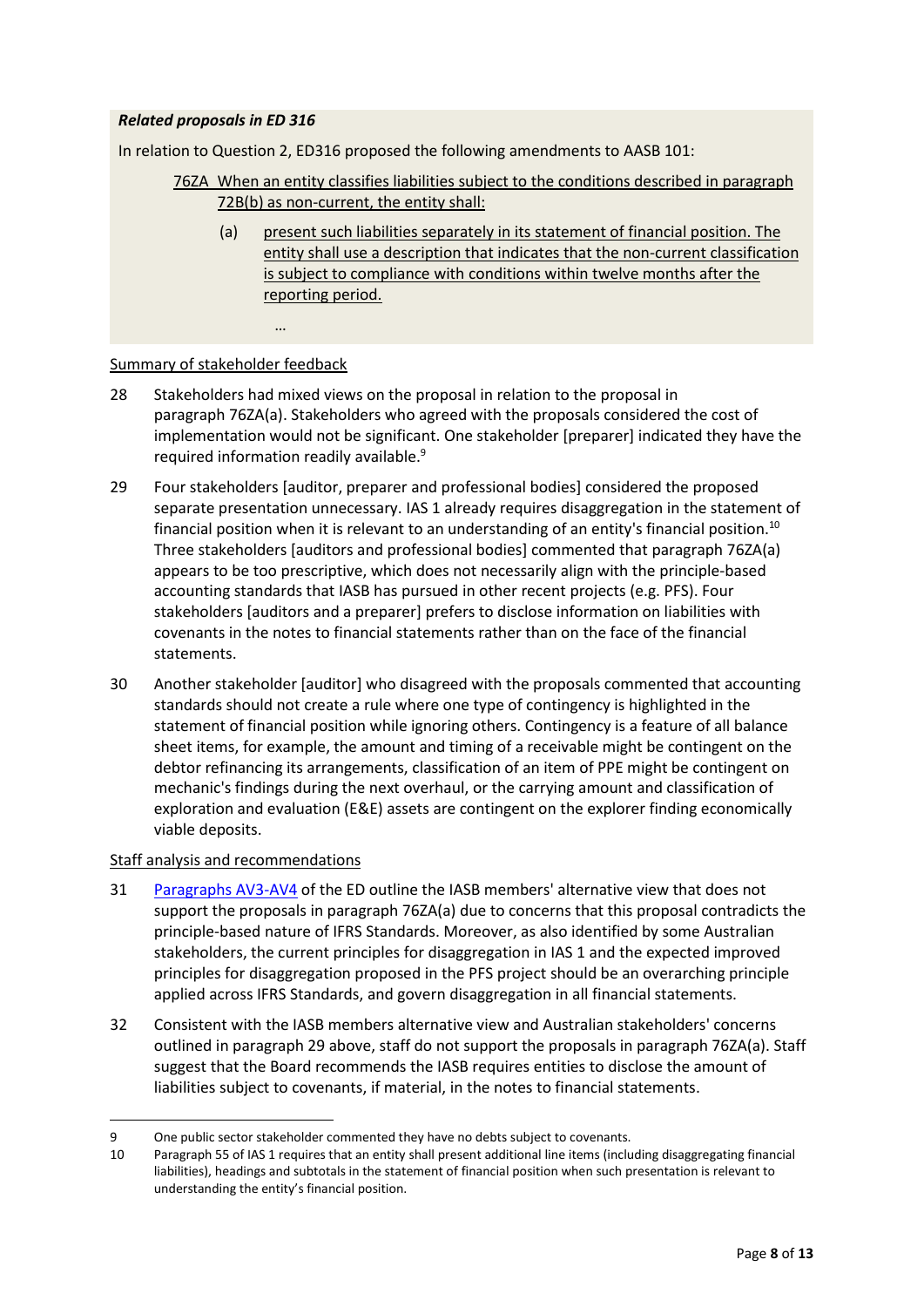- <span id="page-8-0"></span>33 **Recommendation**: staff recommend the IASB comment letter should:
	- (a) **disagree** with the proposals to require an entity to present separately, in its statement of financial position, non-current liabilities that are subject to compliance with specified conditions within twelve months after the reporting period; and
	- (b) **suggest** that the IASB requires entities to disclose that information, if material, in the notes to financial statements.

#### **Question 2 for Board members:**

Do Board members agree with the staff analysis and proposed response in paragraphs [33](#page-8-0) (a) – (b)? If not, how do Board members wish to respond to the question?

#### **Question 3—Other aspects of the proposals**

The Board proposes to:

- (a) clarify circumstances in which an entity does not have a right to defer settlement of a liability for at least twelve months after the reporting period for the purposes of applying paragraph 69(d) of IAS 1 (paragraph 72C);
- (b) require an entity to apply the amendments retrospectively in accordance with IAS 8 *Accounting Policies, Changes in Accounting Estimates and Errors*, with earlier application permitted (paragraph 139V); and
- (c) defer the effective date of the amendments to IAS 1, *Classification of Liabilities as Current or Non-current*, to annual reporting periods beginning on or after a date to be decided after exposure, but no earlier than 1 January 2024 (paragraph 139U).

Paragraphs BC18–BC20 and BC30–BC32 of the Basis for Conclusions explain the Board's rationale for these proposals.

Do you agree with these proposals? Why or why not? If you disagree with any of the proposals, please explain what you suggest instead and why.

## *Related proposals in ED 316*

In relation to Question 3, ED316 proposed the following amendments to AASB 101:

- 72C An entity does not have the right to defer settlement of a liability for at least twelve months (as described in paragraph 69(d)) if the liability could become repayable within twelve months after the reporting period:
	- (a) at the discretion of the counterparty or a third party—for example, when a loan is callable by the lender at any time without cause; or
	- (b) if an uncertain future event or outcome occurs (or does not occur) and its occurrence (or non-occurrence) is unaffected by the entity's future actions for example, when the liability is a financial guarantee or insurance contract liability. In such situations, the right to defer settlement is not subject to a condition with which the entity must comply as described in paragraph 72B.

## **Transition and effective date ...**

139U Classification *of Liabilities as Current or Non-current*, issued in January 2020 amended paragraphs 69, 73, 74 and 76 and added paragraphs 72A, 75A, 76A and 76B. An entity shall apply those amendments for annual reporting periods beginning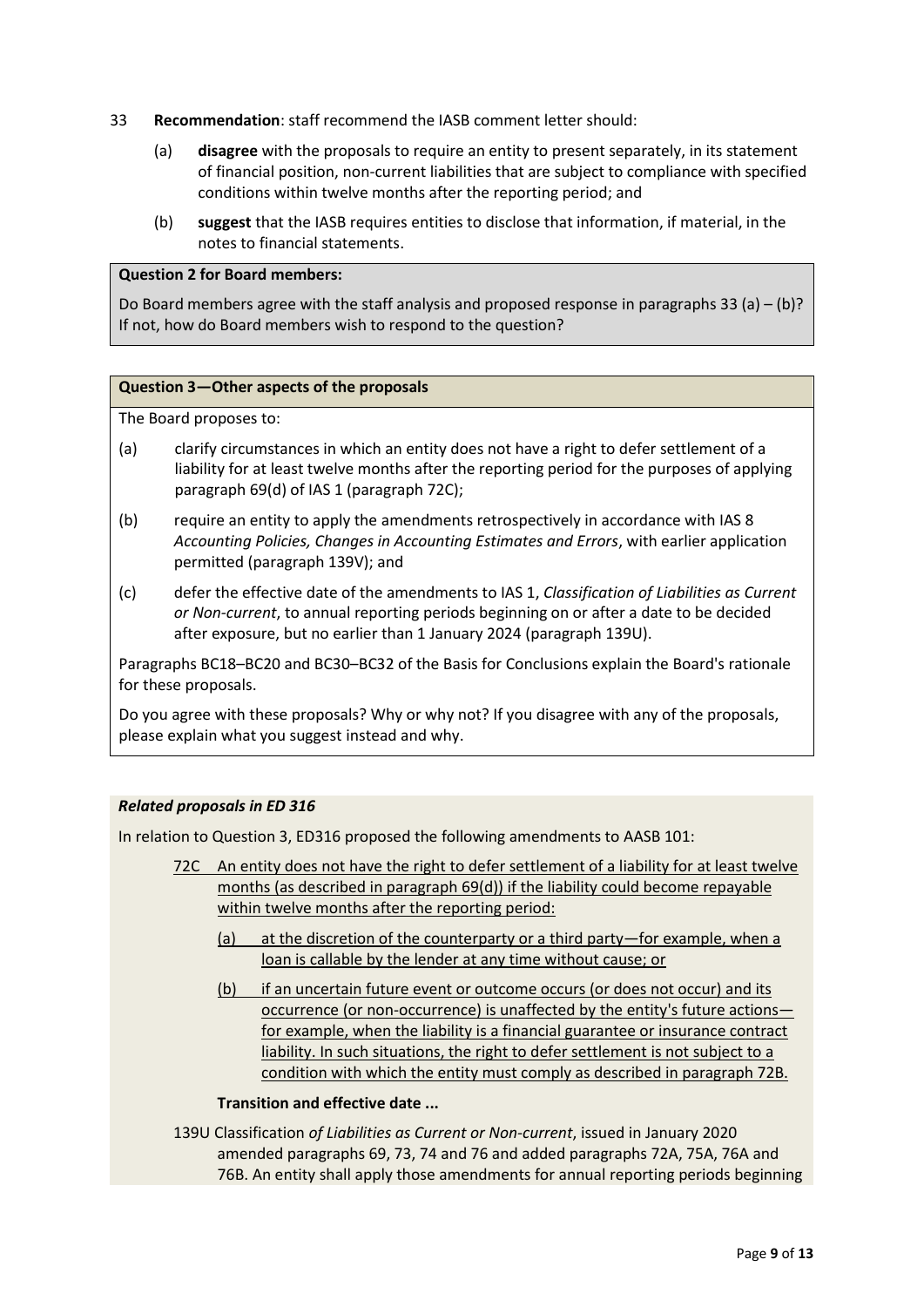## *Related proposals in ED 316*

on or after [date to be decided after exposure, but no earlier than 1 January 2024] 1 January 2023 retrospectively in accordance with IAS 8. Earlier application is permitted. If an entity applies those amendments for an earlier period, it shall disclose that fact.

139V Non*-current Liabilities with Covenants*, issued in [Month, Year], amended paragraphs 71 and 72A and added paragraphs 72B–72C and 76ZA. An entity shall apply those amendments for annual reporting periods beginning on or after [date to be decided after exposure, but no earlier than 1 January 2024] retrospectively in accordance with IAS 8. Earlier application is permitted. If an entity applies those amendments for an earlier period, it shall disclose that fact.

## Summary of stakeholder feedback

- 34 Stakeholders generally supported the proposal in paragraph 72C to clarify circumstances relating to deferring liability settlement. Seven stakeholders [auditors and professional bodies] commented that the proposed wording is too ambiguous and requested further clarification. In particular, five stakeholders [auditors] commented that the proposed requirements in paragraph 72C(b) is unclear and could be difficult to apply in practice.<sup>11</sup> Further clarification would be helpful.
- <span id="page-9-0"></span>35 Stakeholders expressed mixed views about the proposal's retrospective application of the amendments. Two stakeholders [auditor and regulator] were concerned that the cost of retrospective application would likely outweigh its benefit. Two stakeholders [preparers] commented that the key challenge for retrospective application is that decisions made at a later date for the classification of liabilities for the comparative periods may not faithfully reflect how the liability would have been classified at the end of comparative periods, as decision-makers may apply judgements differently due to hindsight.
- <span id="page-9-1"></span>36 All stakeholders who participated in the outreach agreed with the proposals in paragraph 139U about deferring the effective date of the amendments to IAS 1 (AASB 101).

## Staff analysis and recommendations

# *Clarification for circumstances in which the entity does not have a right to defer settlement* (paragraph 72C).

- 37 Staff appreciate the IASB's effort to clarify circumstances in which an entity does not have a right to defer settlement of a liability at least twelve months after the reporting period as reflected in paragraph 69(d) of IAS 1 (i.e. an entity can only classify liabilities as current if it has the right at the reporting date to defer the settlement more than twelve months after the reporting period). However, staff do not consider the proposals in paragraph 72C effectively achieve its intention.
- 38 Paragraph 72C(a) proposes that an entity does not have the right to defer settlement of the liability for at least twelve months when the liability could become repayable within twelve months at the **discretion** of the counterparty or a third party [emphasis added]. Staff noted that the previous IASB [Exposure Draft ED/2015/1](https://www.ifrs.org/content/dam/ifrs/project/classification-of-liabilities/published-documents/ed-classification-of-liabilities-prop-amdments-to-ias-1.pdf) *Classification of Liabilities* (ED/2015/1)

<sup>11</sup> For example, some borrowing agreements may include market capitalisation clauses. Compliance with such conditions requires the entities' market capitalisation to be above a certain level. Market capitalisation may be beyond the entity's control but can be affected by entities future actions. It can be challenging to determine the extent to which market capitalisation is affected by entity's future actions and further determine whether paragraph 72C(b) applies.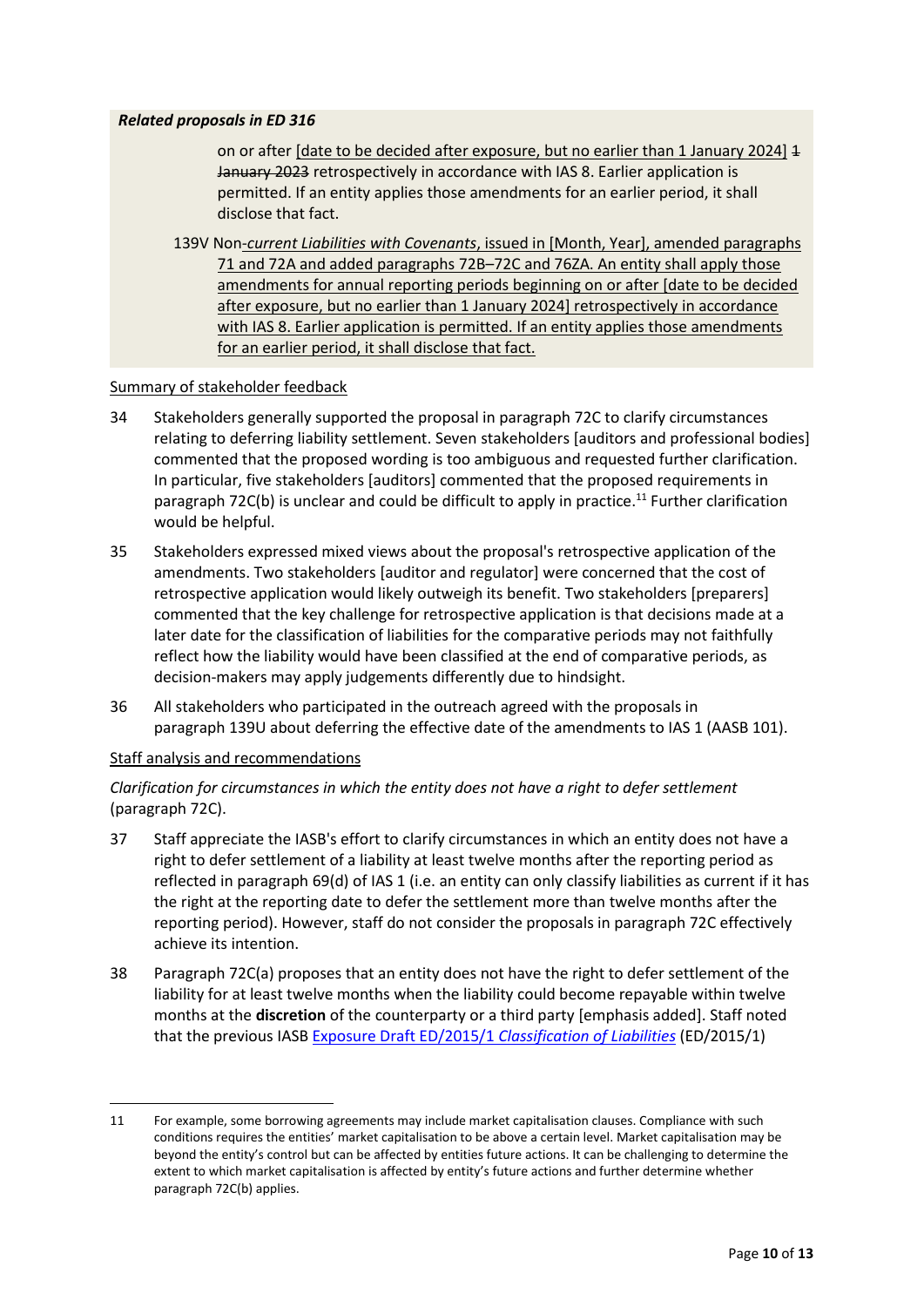<span id="page-10-0"></span>proposed to replace 'discretion' with 'right' in paragraph 72R <sup>12</sup> to avoid potential confusion caused by 'discretion', and to align the wording with paragraph 69(d) related to having the right to defer settlement.<sup>13</sup> Staff suggest that the IASB adopts consistent wording (i.e. use 'right' instead of 'discretion' in paragraph 72C(a)) throughout the Standard for improved clarity.

- 39 In regard to the proposals in paragraph 72C(b), staff acknowledge that the proposed wording could be further improved for better clarity. In paragraph BC20<sup>14</sup>, the IASB has provided further clarification explaining that paragraph 72C(b) excludes situations in which an entity can affect the occurrence (or non-occurrence) of future events or outcomes, even if their occurrence is beyond the entity's control. Staff consider that this clarification would be useful to assist entities with their classification decisions. Considering that BCs may be overlooked by entities, staff, therefore, suggest that the IASB includes paragraph BC20 in the body of the Standard and considers amending paragraph 72C(b) as below:
	- 72C(b) if an uncertain future event or outcome occurs (or does not occur) and its occurrence (or non-occurrence) is unaffected by the entity's future actions—for example, when the liability is a financial guarantee or insurance contract liability. In such situations, the right to defer settlement is not subject to a condition with which the entity must comply as described in paragraph 72B. This excludes situations in which an entity can affect the occurrence (or non-occurrence) of future events or outcomes, even if their occurrence is beyond the entity's control. For example, an entity that must comply with a condition based on its future revenues can affect, but not control, whether the required outcome is achieved.

Staff also suggest the IASB consider developing additional application guidance that assists entities in applying paragraph 72C(b).

*Transitional requirements* (paragraph 139V)

- 40 Staff do not agree with the proposals in paragraph 139V to require the retrospective application of the amendments. In its [comment letter](http://eifrs.ifrs.org/eifrs/comment_letters/48/48_5045_KrisPeachAustralianAccountingStandardsBoard_0_AASB_Submission_IASB_ED_2015_1_Classification_of_Liabilities.pdf) (paragraphs 13-15) to the IASB on the [Exposure Draft ED/2015/1](https://www.ifrs.org/content/dam/ifrs/project/classification-of-liabilities/published-documents/ed-classification-of-liabilities-prop-amdments-to-ias-1.pdf) *Classification of Liabilities*, AASB disagreed with the proposed transitional requirement for retrospective application of the amendments.
- 41 In its 2015 comment letter, the Board considered the proposed amendments should be applied prospectively because, in determining the classification of a liability, an entity needs to understand the terms and conditions at that point in time. However, the retrospective

<sup>12</sup> ED/2015/1 proposes to amend paragraph 72 to:

<sup>&</sup>quot;72R The following are examples of circumstances that create a right to defer settlement that exists at the end of the reporting period and, thus, affect the classification of the liability in accordance with paragraph 69(d),

<sup>(</sup>a) If an entity expects, and has the **discretion, right** to refinance or roll over an obligation for at least twelve months after the reporting period under and existing loan facility, it classifies the obligation as non-current, even if it would otherwise be due with a shorter period. However, when refinancing or rolling When the entity does not have the **right** to roll over the obligation is not at the **discretion** of the entity, (because, for example, there is no arrangement for refinancing in place at the end of the reporting period for rolling over the obligation), the entity does not consider the potential to refinance to obligation and classifies the obligation as current…." [**emphasise added**]

<sup>13</sup> [Paragraph BC3](https://www.ifrs.org/content/dam/ifrs/project/classification-of-liabilities/published-documents/ed-classification-of-liabilities-prop-amdments-to-ias-1.pdf) of IASB ED/2015/1. The Board concluded that the word 'discretion' in paragraph 73 could be confusing and compared this with the use of 'right' in paragraph 69(d). Accordingly, the IASB proposed replacing in 'discretion' in paragraph 73 of IAS 1 with 'right' to align the requirements of paragraphs 69(9) and 73 of the Standard. [see proposed amendments to paragraph 72R in footnote [12](#page-10-0) above]

<sup>14</sup> [Paragraph BC20](https://aasb.gov.au/admin/file/content105/c9/ACCED316_12-21.pdf) of ED316 states that the IASB Board "intends the clarification set out in paragraph BC18(b) to exclude situations in which an entity can affect the occurrence (or non-occurrence) of future events or outcomes, even if their occurrence is beyond the entity's control. For example, an entity that must comply with a condition based on its future revenues can affect, but not control, whether the required outcome is achieved."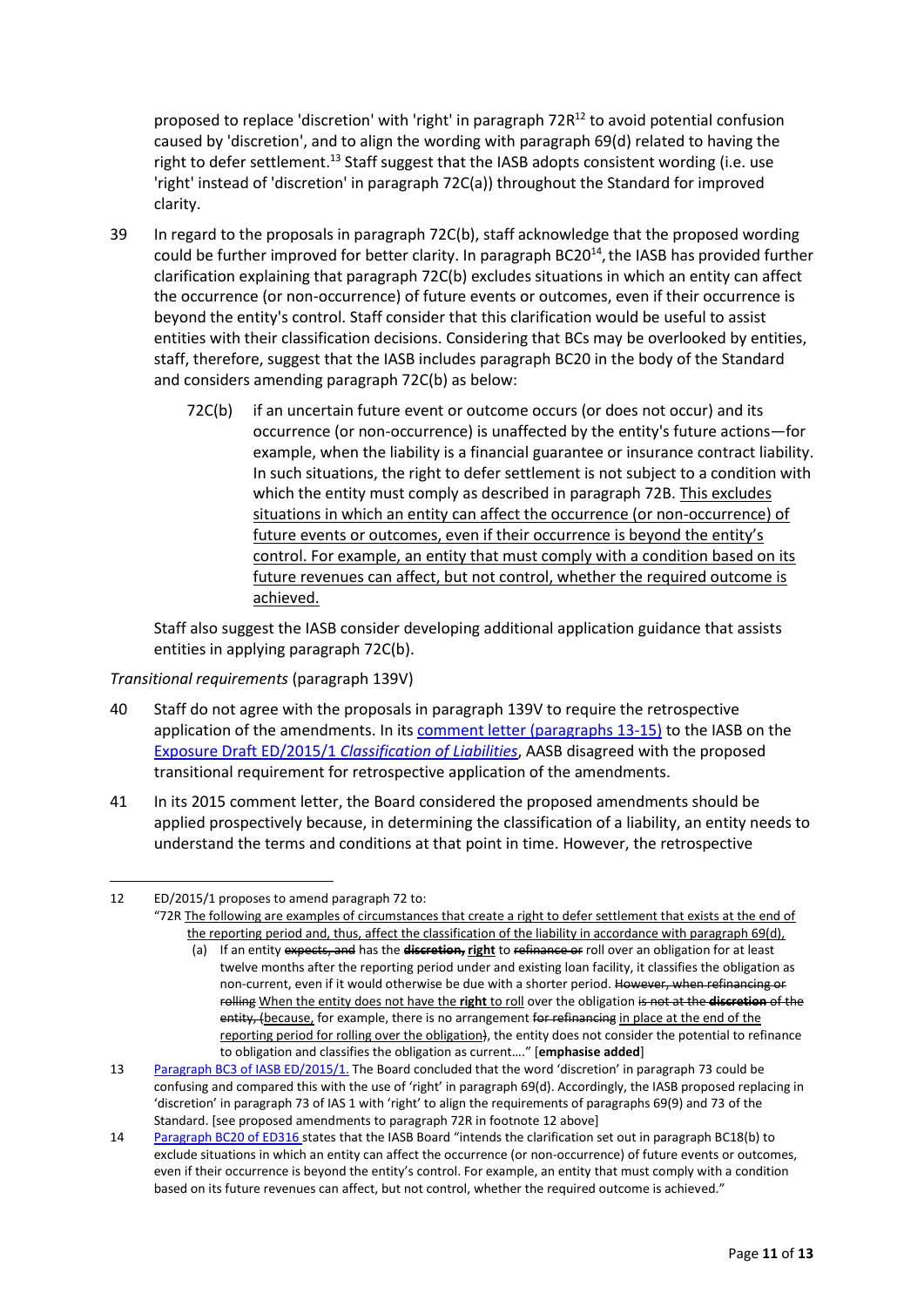application would require an entity to use hindsight, which is a concern also expressed by a stakeholder during the outreach (paragraph [35](#page-9-0) above). Also, in the previous comment letter, the Board expressed a view that if a change in classification is required, prospective application of the amendments would highlight the implications of the changes.

42 Staff support the AASB's view in its 2015 comment letter. Staff recommend the Board to retain this view and encourage the IASB to amend the proposed transition requirement to require prospective application.

#### *Deferral of the 2020 amendments effective date* (paragraph 139U)

- 43 Consistent with stakeholders' feedback summarised in paragraph [36](#page-9-1) above, staff support the proposals in paragraph 139U to defer the effective date of the 2020 amendments to IAS 1 to annual reporting periods beginning on or after a date to be decided after exposure, but no earlier than 1 January 2024. Proposals in ED 316 would amend some of the requirements introduced by the 2020 amendments. Deferring the effective date would avoid an entity potentially needing to change its assessment of the classification of liabilities twice within a relatively short period.
- <span id="page-11-0"></span>44 **Recommendation**: staff recommend the Board submission should:
	- (a) **suggest** that the IASB replaces 'discretion' paragraph 72C(a) with 'right' (and reword the proposed paragraph accordingly) to maintain consistency with paragraphs 69(d) and to improve clarity;
	- (b) **suggest** the IASB considers including paragraph BC20 of ED 316 in paragraph 72C(b) to improve clarity, and **suggest** the IASB considers developing additional application guidance on how to apply paragraph 72C(b); and
	- (c) **disagree** with the proposal to require an entity to apply the amendments retrospectively in accordance with IAS 8, with earlier application permitted; and **suggest** that the IASB amends the proposed transition requirements to require prospective application, and revises the explanation in the Basis for Conclusions addressing the transitional requirements; and
	- (d) **agree** with the proposal to defer the effective date of the amendments to IAS 1, *Classification of Liabilities as Current or Non-current*, to annual reporting periods beginning on or after a date to be decided after exposure, but no earlier than 1 January 2024.

## **Question 3 for Board members:**

Do Board members agree with the staff analysis and proposed response to Question 3 in paragraph [44\(](#page-11-0)a) - (d)? If not, how do Board members wish to respond to the question?

## <span id="page-11-1"></span>**NEXT STEPS**

- <span id="page-11-2"></span>45 The comment period to IASB ED/2021/9 closes on 21 March 2022. As there is no further AASB meeting before the comment period close date, staff suggest that the comment letter, which will reflect the Board's discussion at this meeting, is finalised out-of-session via the subcommittee of the Board.
- <span id="page-11-3"></span>46 If the Board agrees with the staff's recommendations above, staff suggest the following timeline: